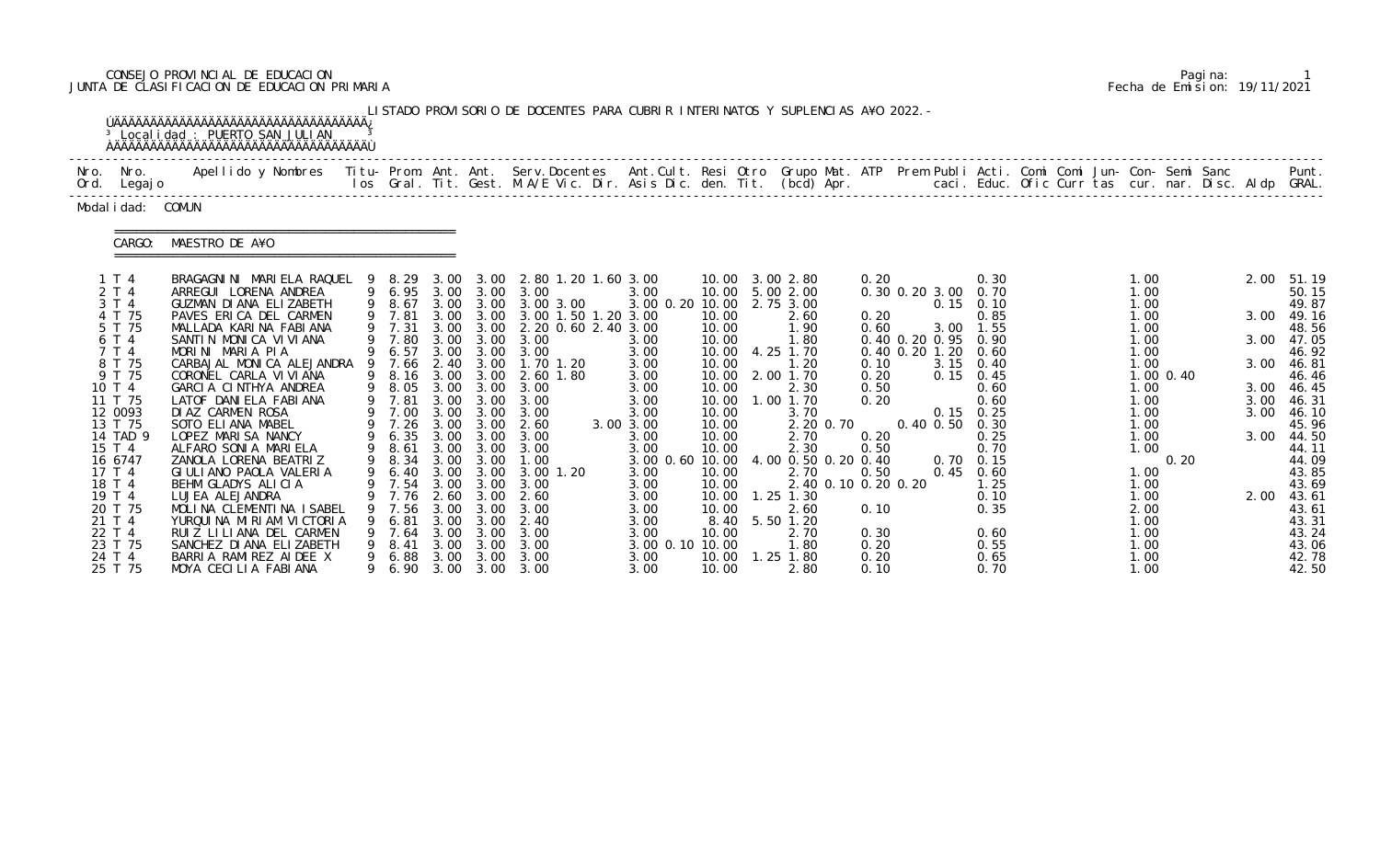# CONSEJO PROVINCIAL DE EDUCACION Pagina: 2 JUNTA DE CLASIFICACION DE EDUCACION PRIMARIA Fecha de Emision: 19/11/2021

|              |                                                                                                                   | <sup>3</sup> Localidad : PUERTO SAN JULIAN                                                                                                                                                                                                                                            |             |                                                                                                |                                                      |                                                                                                          | LISTADO PROVISORIO DE DOCENTES PARA CUBRIR INTERINATOS Y SUPLENCIAS A¥O 2022. - |                                                                                      |                                                                                            |      |                                                                                                                            |                      |      |                                                                                                   |                                                                              |  |                      |                                                                                                 |
|--------------|-------------------------------------------------------------------------------------------------------------------|---------------------------------------------------------------------------------------------------------------------------------------------------------------------------------------------------------------------------------------------------------------------------------------|-------------|------------------------------------------------------------------------------------------------|------------------------------------------------------|----------------------------------------------------------------------------------------------------------|---------------------------------------------------------------------------------|--------------------------------------------------------------------------------------|--------------------------------------------------------------------------------------------|------|----------------------------------------------------------------------------------------------------------------------------|----------------------|------|---------------------------------------------------------------------------------------------------|------------------------------------------------------------------------------|--|----------------------|-------------------------------------------------------------------------------------------------|
| Nro.<br>Ord. | Nro.<br>Legaj o                                                                                                   | .Apellido y Nombres  Titu- Prom. Ant. Ant.  Serv.Docentes  Ant.Cult. Resi Otro  Grupo Mat. ATP  Prem Publi Acti. Comi Comi Jun- Con- Semi Sanc              Punt<br>Ios Gral. Tit. Gest. M.A/E Vic. Dir. Asis Dic. den. Tit. (bcd                                                     |             |                                                                                                |                                                      |                                                                                                          |                                                                                 |                                                                                      |                                                                                            |      |                                                                                                                            |                      |      |                                                                                                   |                                                                              |  |                      |                                                                                                 |
|              | CARGO:                                                                                                            | MAESTRO DE A¥O                                                                                                                                                                                                                                                                        |             |                                                                                                |                                                      |                                                                                                          |                                                                                 |                                                                                      |                                                                                            |      |                                                                                                                            |                      |      |                                                                                                   |                                                                              |  |                      |                                                                                                 |
|              | 26 TAD 9<br>27 0604<br>28 T 4<br>29 T 75                                                                          | GONZALEZ HUGO ROLANDO<br>GLEADELL DANIELA ALEJA<br>FRACASSO LAURA MARIA LUZ<br>GAGGIOLI BETIANA DANIELA                                                                                                                                                                               |             | 9 6.38<br>9 8.16 3.00 3.00<br>9 8.00<br>9 7.34                                                 | 3.00<br>3.00                                         | 3.00 3.00<br>3.00<br>3.00                                                                                | 3.00<br>3.00<br>2.80<br>3.00                                                    | 1.85<br>3.00<br>2.90<br>3.00                                                         | 10.00<br>10.00<br>10.00<br>10.00                                                           |      | 2.70<br>2.40 0.50 0.10<br>1.40<br>1.70                                                                                     | 0.30<br>0.10         |      | 0.40<br>0.45<br>0.40                                                                              | 1.00<br>1.00<br>1.00                                                         |  | 2.00                 | 42.33<br>42.16<br>41.85<br>41.54                                                                |
|              | 30 8567<br>31 T 75<br>32 T 4<br>33 T 75<br>34 T 75<br>35 T 75<br>36 T 4<br>37 T 4<br>38 TAD 9<br>39 T 4<br>40 T 4 | OCHOA MARTA ALICIA<br>PAREDES LAURA KATHERINA<br>YURQUINA GLADYS GABRIELA<br>ANDRADE GALINDO LORENA<br>MALLIA MARISA ANALIA<br>GARCIA PATRICIA MARIANA<br>PI AZZA LUI S ESTEBAN<br>VERA ALEJANDRA BEATRIZ<br>ROJAS MIRTA CRISTINA<br>ALVARENGA RAMON ALBERTO<br>FIGUEROA MARIA ANDREA | 9<br>9<br>9 | 9 7.08<br>9 7.97<br>9 7.09<br>6.97<br>9 7.71<br>6.70<br>8.00<br>9 7.56<br>6.24<br>6.16<br>8.85 | 2.00<br>2.80<br>3.00<br>3.00<br>2.40<br>3.00<br>2.80 | 2.60 3.00<br>2.50<br>3.00<br>3.00 3.00<br>3.00<br>3.00<br>2.80 3.00<br>2.75<br>3.00<br>3.00 3.00<br>3.00 | 2.00<br>2.60<br>3.00<br>2.80<br>3.00<br>2.40<br>2.40<br>3.00<br>3.00<br>2.80    | 2.80<br>2.50<br>3.00<br>3.00<br>3.00<br>3.00<br>3.00<br>3.00<br>3.00<br>3.00<br>0.85 | 7.70<br>10.00<br>9.10<br>10.00<br>10.00<br>9.80<br>10.00<br>10.00<br>9.10<br>9.10<br>10.00 | 9.00 | 1.00<br>1.25 1.30 1.00 0.10<br>1.80 0.20 0.10<br>1.40<br>2.40<br>$0.50$ 1.20<br>$1.00$ $1.20$<br>2.10 1.00<br>2.90<br>1.40 | 0.10                 |      | $0.20 \quad 0.15$<br>0.45<br>0.25<br>0.35<br>0.10<br>0.10<br>0.05<br>0.25<br>0.10<br>0.10<br>0.35 | 1.00<br>1.00<br>1.00<br>1.00<br>1.00<br>1.00<br>1.00<br>1.00<br>1.00<br>1.00 |  | 3.00                 | 41.53<br>41.52<br>41.49<br>41.42<br>41.01<br>41.00<br>40.95<br>40.56<br>40.54<br>40.26<br>40.05 |
|              | 41 7936<br>42 0626<br>43 T 4<br>44 8175                                                                           | SILVA RAMONA SOLEDAD<br>MORANO DORIANA DANIELA<br>PAREDES MARIO ALBERTO<br>VERDEJOS ROXANA LORENA                                                                                                                                                                                     | 9           | 6.73<br>9 8.47<br>9 8.28<br>9 8.54                                                             | 3.00<br>2.20                                         | 3.00<br>3.00 3.00<br>2.75<br>2.60 3.00                                                                   | 2.60<br>1.60<br>2.20<br>0.80                                                    | 0.45<br>2.40<br>1.80<br>3.00                                                         | 9.10<br>10.00<br>10.00<br>10.00                                                            |      | 3.00<br>0.80<br>1.10<br>0.40                                                                                               | 0.10<br>0.10         |      | 0.25<br>0.35<br>0.05                                                                              | 1.00                                                                         |  | 2.00                 | 39.13<br>38.72<br>38.48<br>37.34                                                                |
|              | 45 T 4<br>46 9678<br>47 11859<br>48 10156<br>49 T 4<br>50 T 4<br>51 11901                                         | MARCUCCI NATALIA VERONICA<br>CORDOBA MARIA FERNANDA<br>DIAZ RUIZ MARIA FABIANA<br>HUECKE CINTHIA MARINA<br>BRAVO YOLANDA I TATI<br>HERNANDEZ JESSI CA MARION<br>NAVARRO ANDREA KARINA                                                                                                 |             | 8.79<br>7.43<br>8.94<br>9.22<br>7.35<br>7.63<br>9 8.54                                         | . 80<br>2.80<br>3.00<br>1.60<br>. 60<br>. 40<br>0.80 | 2.50<br>2.50<br>$\overline{\phantom{0}}$ . 00<br>2.00<br>2.00<br>1.75<br>1.00                            | 1. 40<br>2.00<br>3.00<br>1.00<br>1.60<br>1.40<br>0.80                           | 1.75<br>3.00<br>3.00<br>3.00 0.15 10.00<br>2.70<br>3.00<br>1.05                      | 10.00<br>7.00<br>2.80<br>10.00<br>10.00<br>10.00                                           |      | 0.70<br>1.00<br>1.00 1.80<br>0.50<br>0.80<br>0.70<br>0.40                                                                  | 0.10<br>0.10<br>0.20 | 0.15 | 0.20<br>0.20<br>0.15<br>0.20<br>0.05<br>0.80                                                      | 1.00<br>1.00<br>1.00                                                         |  | 2.00<br>3.00<br>3.00 | 37.24<br>37.03<br>36.69<br>36.62<br>36.45<br>35.93<br>35.39                                     |

|  | Pagi na: |                              |
|--|----------|------------------------------|
|  |          | Fecha de Emision: 19/11/2021 |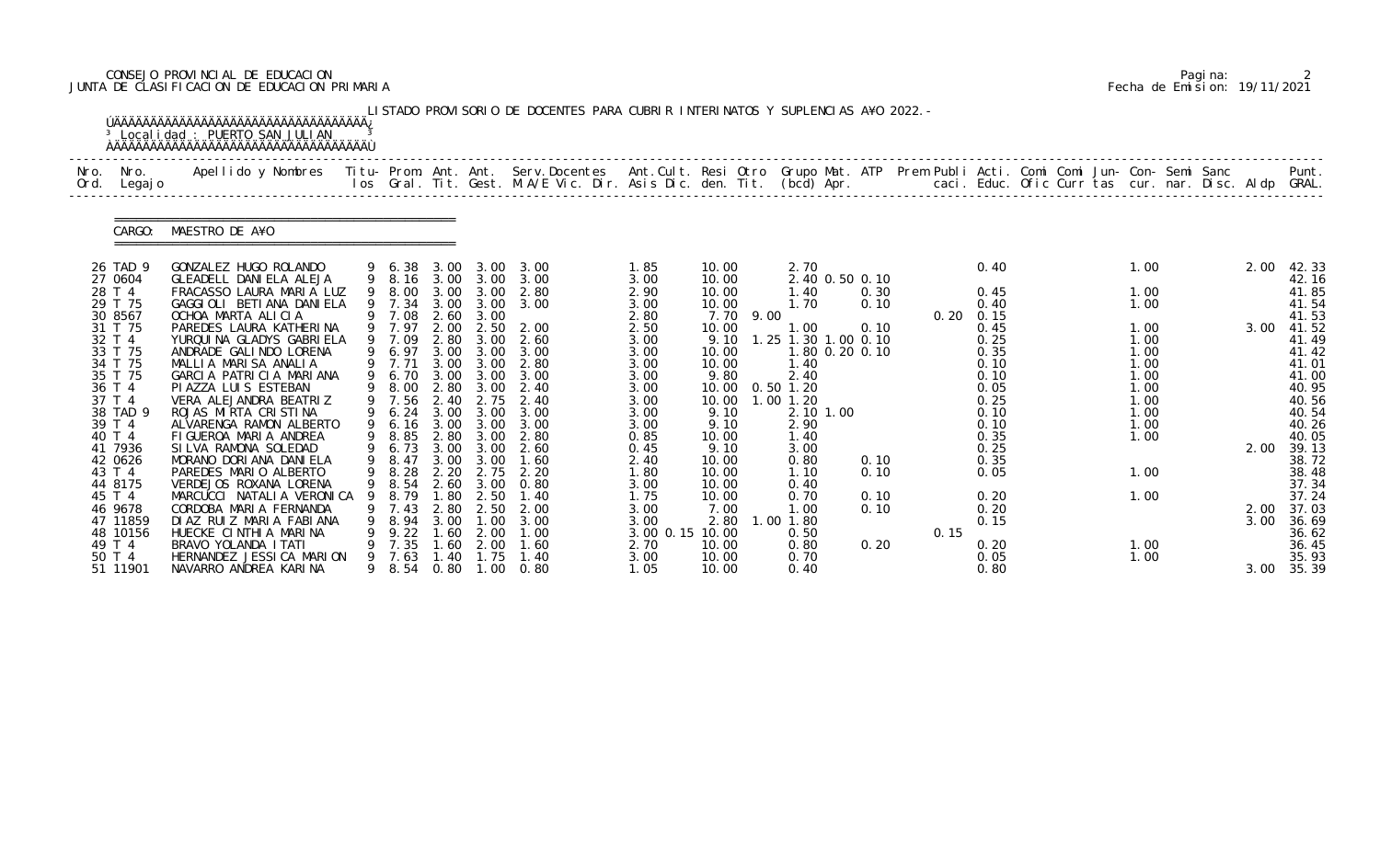# CONSEJO PROVINCIAL DE EDUCACION Pagina: 3 JUNTA DE CLASIFICACION DE EDUCACION PRIMARIA Fecha de Emision: 19/11/2021

| Nro.<br>Ord. | Nro.<br>Legaj o      | Apellido y Nombres - Titu- Prom. Ant. Ant. Serv.Docentes - Ant.Cult. Resi Otro Grupo Mat. ATP Prem Publi Acti. Comi Comi Jun- Con- Semi Sanc - - - Punt.<br>Ios Gral. Tit. Gest. M.A/E Vic. Dir. Asis Dic. den. Tit. (bcd) Apr. - |   |              |             |               |                       |                    |               |                       |      |             |              |  |  |      |                |
|--------------|----------------------|-----------------------------------------------------------------------------------------------------------------------------------------------------------------------------------------------------------------------------------|---|--------------|-------------|---------------|-----------------------|--------------------|---------------|-----------------------|------|-------------|--------------|--|--|------|----------------|
|              | CARGO:               | MAESTRO DE A¥O                                                                                                                                                                                                                    |   |              |             |               |                       |                    |               |                       |      |             |              |  |  |      |                |
|              | 52 9266              | LANESAN ELISEO HORACIO                                                                                                                                                                                                            |   |              |             |               | 9 8.66 2.20 2.50 1.00 | 1.05 0.10 10.00    |               | 0.60                  |      |             |              |  |  |      | 35.11          |
|              | 53 5020              | MIRANDA KARINA MAGALI                                                                                                                                                                                                             |   | 9 6.70       |             | 3.00 3.00     |                       | 3.00               | 10.00         |                       | 0.10 |             | 0.10         |  |  |      | 34.90          |
|              | 54 9111              | CACERES MYRIAM ALICIA                                                                                                                                                                                                             |   | 6.61         | 3.00        | 3.00          | 3.00                  |                    | 7.70          | 2.30                  | 0.10 |             | 0.10         |  |  |      | 34.81          |
|              | 55 9957              | ALDER SCHIAFFINO AMALIA                                                                                                                                                                                                           |   | 8.58         | . 80        | 2.25          |                       | 2. 20 0. 30 10. 00 |               |                       |      |             |              |  |  |      | 34.13          |
|              | 56 8831<br>57 10164  | GALARZA ARIEL HERNAN<br>MANZANEDA VACA MARA ELBA                                                                                                                                                                                  |   | 6.33<br>6.78 | 3.00<br>.60 | 3.00<br>2.00  | 2.40<br>0.40          | 0.25<br>1.10       | 8.40<br>10.00 | 1.20<br>$2.00$ $0.20$ | 0.10 |             | 0.05<br>0.05 |  |  |      | 33.63<br>33.23 |
|              | 58 10538             | SANDOBAL ADRIANA ISABEL                                                                                                                                                                                                           |   | 8.45         | 1.00        | 1.25          | 0.60                  | 1.65               | 10.00         | 0.30                  |      |             | 0.05         |  |  |      | 32.30          |
|              | 59 9027              | GALARZA ALEJANRO FABIAN                                                                                                                                                                                                           |   | 9 6.11       | 3.00        | 2.75          | 2.00                  | 0.45               | 7.70          | 1.00                  |      |             | 0.10         |  |  |      | 32.11          |
|              | 60 9822              | GALLARDO GRACIELA IRENE                                                                                                                                                                                                           |   | 6.75         | 3.00        | 2.50          | 0.80                  | 2.00               | 7.00          | 0.40                  |      |             | 0.35         |  |  |      | 31.80          |
|              | 61 11609             | GODOY JEREZ TANIA NICOLE                                                                                                                                                                                                          |   | 7.70         | .00         | 1.25          | 0.60                  | 1.25               | 10.00         | 0.30                  | 0.10 |             |              |  |  |      | 31.20          |
|              | 62 9240              | GAVALDA MARIA CELESTE                                                                                                                                                                                                             |   | 8.37         | 2.20        | 2.75          | 0.40                  |                    | 8.40          |                       |      |             | 0.05         |  |  |      | 31.17          |
|              | 63 12441             | CASTELLI GRACI ELA AYELEN                                                                                                                                                                                                         |   | 9 7.33       | 0.40        | 0.50          | 0.20                  | 0.25               | 10.00         | 0.10                  |      | 0.60        |              |  |  | 2.00 | 30.38          |
|              | 64 10223             | ARCHILLA MARIELA CRISTINA                                                                                                                                                                                                         |   | 7.32         | .60         | 2.00          | 0.90                  | 1.05               | 7.70          | 0.40                  |      |             |              |  |  |      | 29.97          |
|              | 65 12182             | PI LQUI L BRENDA MARI ELA                                                                                                                                                                                                         |   | 9 7.36       | 0.60        | 0.75          | 0.30                  | 1.75               | 10.00         | 0.10                  |      |             |              |  |  |      | 29.86          |
|              | 66 9807              | DI BONA MARIA SOLEDAD                                                                                                                                                                                                             | 9 | 8.14         | 2.00        | 2.50          |                       | 0.75               | 7.00          |                       |      |             |              |  |  |      | 29.39          |
|              | 67 11097             | HERRERA DANIELA DEL                                                                                                                                                                                                               |   | 8.35         | 1.40        | 1.50          | 1.30                  | 3.00               | 4.20          | 0.60                  |      |             |              |  |  |      | 29.35          |
|              | 68 11337             | GOMEZ GABRIELA RAQUEL                                                                                                                                                                                                             |   | 9 7.13       | 1.60        | 1.50          | 1.20                  |                    | 3.50          | 0.60                  |      | $0.25$ 0.30 |              |  |  | 3.00 | 28.08          |
|              | 69 10700             | PINTOS DOMINGO DAVID                                                                                                                                                                                                              |   | 9 5.96       |             | $1.40$ $1.50$ | 1.40                  | 1.55               | 4.90          | 0.70                  |      | 1.00        |              |  |  |      | 27.41          |
|              | 70 12825             | FARINELLI ANGELA DE LOS                                                                                                                                                                                                           |   | 9 7.71       |             |               |                       | 0.35               | 10.00         |                       |      |             |              |  |  |      | 27.06          |
|              | 71 12803<br>72 12019 | BASTI AS NAZARENA BELEN<br>HEREDI A VERONI CA SOLEDAD                                                                                                                                                                             | 9 | 7.93         |             |               | 9 7.19 0.60 0.75 0.60 | 0.25               | 10.00<br>5.60 | 0.30                  |      |             | 0.10         |  |  |      | 26.93<br>24.39 |
|              | 73 11385             | SPAHN JESSICA ALEJANDRA                                                                                                                                                                                                           |   |              |             |               | 9 7.89 2.00 1.00 0.60 |                    | 3.50          | 0.40                  |      |             |              |  |  |      | 24.39          |
|              | 74 12744             | ZALAZAR MORAIS ERIKA                                                                                                                                                                                                              |   | 9 8.57       | 0.80        |               |                       |                    | 5.60          |                       |      |             |              |  |  |      | 23.97          |
|              | 75 12702             | ESPINOSA ALEGRE MARIA                                                                                                                                                                                                             | 9 | 8.38         |             |               |                       |                    | 4.90          |                       |      |             |              |  |  |      | 22.28          |
|              | 76 12341             | AMAN XIMENA PAOLA                                                                                                                                                                                                                 |   |              |             |               | 8.22 0.20 0.25 0.30   | 0.80               | 2.80          | 0.10                  |      |             |              |  |  |      | 21.67          |
|              | 77 12684             | ALEGRE LORENA PAOLA                                                                                                                                                                                                               |   | 9 8.10       |             |               |                       |                    | 4.20          |                       |      |             |              |  |  |      | 21.30          |

|  | Pagi na: |                              |
|--|----------|------------------------------|
|  |          | Fecha de Emision: 19/11/2021 |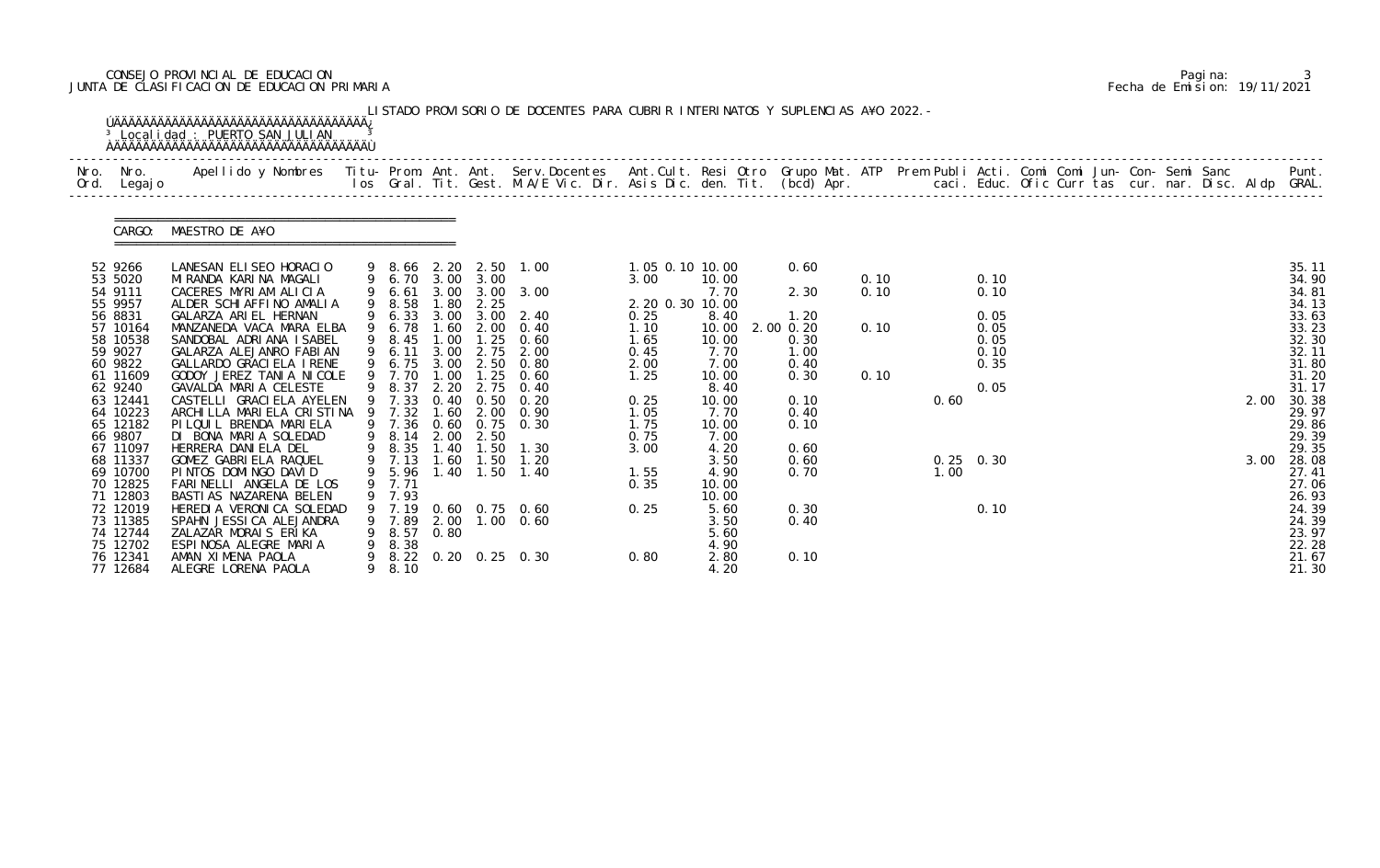# CONSEJO PROVINCIAL DE EDUCACION Pagina: 4 JUNTA DE CLASIFICACION DE EDUCACION PRIMARIA Fecha de Emision: 19/11/2021

| Nro.<br>Ord.   | Nro.<br>Legaj o                                                             | Apellido y Nombres - Titu- Prom. Ant. Ant. Serv.Docentes - Ant.Cult. Resi Otro Grupo Mat. ATP Prem Publi Acti. Comi Comi Jun- Con- Semi Sanc - - - Punt.<br>Ios Gral. Tit. Gest. M.A/E Vic. Dir. Asis Dic. den. Tit. (bcd) Apr. - |        |                                           |                      |                                             |                                                                                                                               |                                                                         |                                                |                                                                                                    |              |  |                                                                            |  |                              |               |  |                                                                      |
|----------------|-----------------------------------------------------------------------------|-----------------------------------------------------------------------------------------------------------------------------------------------------------------------------------------------------------------------------------|--------|-------------------------------------------|----------------------|---------------------------------------------|-------------------------------------------------------------------------------------------------------------------------------|-------------------------------------------------------------------------|------------------------------------------------|----------------------------------------------------------------------------------------------------|--------------|--|----------------------------------------------------------------------------|--|------------------------------|---------------|--|----------------------------------------------------------------------|
|                | CARGO:                                                                      | MAESTRO DE A¥O                                                                                                                                                                                                                    |        |                                           |                      |                                             |                                                                                                                               |                                                                         |                                                |                                                                                                    |              |  |                                                                            |  |                              |               |  |                                                                      |
|                | 78 11962<br>79 12342<br>80 11963                                            | I BA¥EZ DIANA CLYDE<br>ATIA CINTIA LORENA<br>LUQUE ROCIO ALUMINE                                                                                                                                                                  |        | 9 7.88                                    |                      | 9 8.07 0.40 0.50<br>$0.80 \quad 0.75$       | 9 6.89 0.80 1.00 0.75                                                                                                         | 0.50<br>0.55                                                            | 2.10<br>1.40                                   | 0.30                                                                                               |              |  |                                                                            |  |                              |               |  | 20.84<br>19.87<br>18.98                                              |
|                | CARGO:                                                                      | MAESTRO INTERNADO                                                                                                                                                                                                                 |        |                                           |                      |                                             |                                                                                                                               |                                                                         |                                                |                                                                                                    |              |  |                                                                            |  |                              |               |  |                                                                      |
|                | 1 T 4<br>2 T 75<br>3 T 75<br>4 T 4<br>5 T 75<br>6 TAD 9<br>7 8831<br>8 5020 | GUZMAN DIANA ELIZABETH<br>CORONEL CARLA VI VI ANA<br>GARCIA PATRICIA MARIANA<br>YURQUINA GLADYS GABRIELA<br>ANDRADE GALINDO LORENA<br>ROJAS MIRTA CRISTINA<br>GALARZA ARIEL HERNAN<br>MI RANDA KARI NA MAGALI                     |        | $6\quad 8.67$<br>6 7.09<br>66.97          | 3.00<br>2.80<br>3.00 | 1.00<br>$6\quad 6.70\quad 3.00\quad 0.75$   | 2.00 3.00<br>6 8.16 3.00 1.25 2.60<br>6 6.70 3.00 2.75 2.20<br>2.60<br>3.00<br>6 6.24 3.00 1.75 3.00<br>6 6.33 3.00 2.25 2.40 | 3.00 0.20 10.00<br>3.00<br>3.00<br>3.00<br>3.00<br>3.00<br>0.25<br>3.00 | 9.80<br>9.10<br>10.00<br>8.40<br>8.40<br>10.00 | 2.75 3.00<br>10.00 2.00 1.70<br>1.10<br>1.25 1.30 1.00 0.10<br>1.80 0.20 0.10<br>1.90 1.00<br>1.20 | 0.20<br>0.10 |  | $0.15$ 0.10<br>$0.15$ 0.40<br>0.10<br>0.25<br>0.35<br>0.10<br>0.05<br>0.10 |  | 1.00<br>1.00<br>1.00<br>1.00 | $1.00$ $0.40$ |  | 42.87<br>39.86<br>35.65<br>35.49<br>35.42<br>35.39<br>29.88<br>29.65 |
|                | CARGO:                                                                      | MAESTRO ESP. EDUC. ARTI STI CA: PLASTI CA                                                                                                                                                                                         |        |                                           |                      |                                             |                                                                                                                               |                                                                         |                                                |                                                                                                    |              |  |                                                                            |  |                              |               |  |                                                                      |
| 1 T 4<br>2 T 4 | 3 T 75<br>4 11937<br>5 12081                                                | GAVALDA MARCELA ALEJANDRA 9<br>GARCIA IDALINA<br>PALOMO ANA VERONICA<br>DE BRITO TANIA ALEJANDRA<br>TRABA JUAN MATIAS                                                                                                             | 9<br>9 | 8.69 3.00<br>7.00<br>6.70<br>7.90<br>7.12 | 3.00<br>3.00<br>0.80 | 3.00<br>3.00<br>2.75<br>1.00<br>$0.60$ 0.75 | 3.00<br>3.00<br>2.40<br>0.40                                                                                                  | 2.15<br>2.00<br>0.50<br>0.40<br>0.30                                    | 10.00<br>10.00<br>8.40<br>10.00<br>10.00       | 2.70<br>3.00<br>1.20<br>0.20                                                                       |              |  | 0.55<br>0.10<br>0.30                                                       |  | 1.00<br>1.00<br>1.00         |               |  | 43.09<br>41.10<br>35.25<br>29.70<br>27.77                            |

|  | Pagi na: |                              |
|--|----------|------------------------------|
|  |          | Fecha de Emision: 19/11/2021 |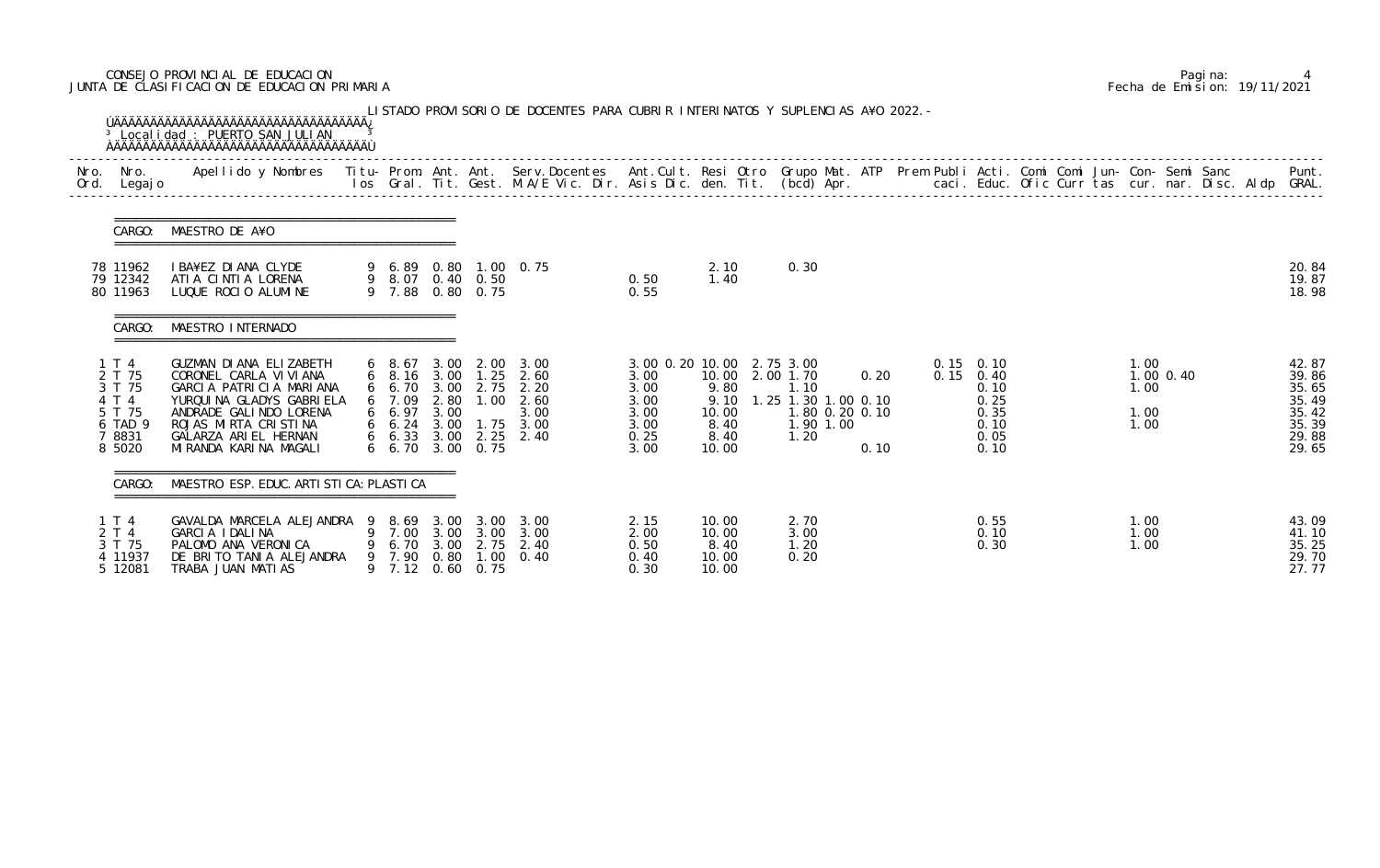# CONSEJO PROVINCIAL DE EDUCACION Pagina: 5 JUNTA DE CLASIFICACION DE EDUCACION PRIMARIA Fecha de Emision: 19/11/2021

| Nro.<br>Ord. | Nro.<br>Legaj o                       | Apellido y Nombres - Titu- Prom. Ant. Ant. Serv.Docentes - Ant.Cult. Resi Otro Grupo Mat. ATP Prem Publi Acti. Comi Comi Jun- Con- Semi Sanc - - - Punt.<br>Ios Gral. Tit. Gest. M.A/E Vic. Dir. Asis Dic. den. Tit. (bcd) Apr. - |             |                                        |      |                                  |                                                                                       |                              |                                 |                               |                           |                      |      |                                  |
|--------------|---------------------------------------|-----------------------------------------------------------------------------------------------------------------------------------------------------------------------------------------------------------------------------------|-------------|----------------------------------------|------|----------------------------------|---------------------------------------------------------------------------------------|------------------------------|---------------------------------|-------------------------------|---------------------------|----------------------|------|----------------------------------|
|              | CARGO:                                | MAESTRO ESP. EDUC. ARTI STI CA: PLASTI CA                                                                                                                                                                                         |             |                                        |      |                                  |                                                                                       |                              |                                 |                               |                           |                      |      |                                  |
|              | 6 T 4<br>7 9831<br>8 10052            | CARDOZO SONIA VILMA<br>LEDESMA ANALIA ELIZABETH<br>LAMELA ANDREA LORENA                                                                                                                                                           |             |                                        |      |                                  | $6$ 7.17 3.00 3.00 2.40<br>6 6.20 2.40 2.50 1.60<br>3 9.20 2.20 2.25 1.60             | 0.30<br>0.70<br>2.00         | 8.40<br>7.00<br>9.10            | 1.20<br>0.80<br>$0.80$ $0.70$ | 0.05<br>$0.25$ 0.50       | 1.00                 | 3.00 | 32.47<br>27.25<br>34.60          |
|              | CARGO:                                | PES ED. ARTISTICA: PLASTICO VISUAL                                                                                                                                                                                                |             |                                        |      |                                  |                                                                                       |                              |                                 |                               |                           |                      |      |                                  |
|              | 1 T 4<br>2 T 4<br>3 T 75<br>4 11937   | GAVALDA MARCELA ALEJANDRA 9 8.69 3.00<br>GARCIA IDALINA<br>PALOMO ANA VERONICA<br>DE BRITO TANIA ALEJANDRA                                                                                                                        |             | 9 7.90                                 | 0.80 |                                  | $3.00 \quad 3.00$<br>9 7.00 3.00 3.00 3.00<br>9 6.70 3.00 2.75 2.40<br>$1.00 \t 0.40$ | 2.15<br>2.00<br>0.50<br>0.40 | 10.00<br>10.00<br>8.40<br>10.00 | 2.70<br>3.00<br>1.20<br>0.20  | 0.55<br>0.10<br>0.30      | 1.00<br>1.00<br>1.00 |      | 43.09<br>41.10<br>35.25<br>29.70 |
|              | 5 12081<br>6 T 4<br>7 9831<br>8 10052 | TRABA JUAN MATIAS<br>CARDOZO SONIA VILMA<br>LEDESMA ANALIA ELIZABETH<br>LAMELA ANDREA LORENA                                                                                                                                      |             | 9 7.12 0.60<br>$6\quad 6.20\quad 2.40$ |      | 0.75<br>2.50<br>3 9.20 2.20 2.25 | 6 7.17 3.00 3.00 2.40<br>1.60<br>1.60                                                 | 0.30<br>0.30<br>0.70<br>2.00 | 10.00<br>8.40<br>7.00<br>9.10   | 1.20<br>0.80<br>$0.80$ $0.70$ | 0.05<br>$0.25 \quad 0.50$ | 1.00                 | 3.00 | 27.77<br>32.47<br>27.25<br>34.60 |
|              | CARGO:                                | MAESTRO ESP. EDUC. ARTI STI CA: MUSI CA                                                                                                                                                                                           |             |                                        |      |                                  |                                                                                       |                              |                                 |                               |                           |                      |      |                                  |
|              | 9449<br>2 10358<br>3 12743<br>12363   | FLORES MELISA NOEMI<br>VI LLAGRAN MERCEDES<br>KYLE CHRISTIAN ANDRES<br>FERNANDEZ I SABEL                                                                                                                                          | 9<br>9<br>9 | 7.02<br>7.60                           |      | 9 7.80 2.40 2.50<br>2.20 1.75    | 1.80<br>1.00<br>$1.20 \t 0.50 \t 0.15$                                                | 0.70<br>0.55<br>0.10<br>0.45 | 6.30<br>6.30<br>2.10<br>0.70    | 0.90<br>0.50<br>0.10          | 0.20<br>0.15              | 1.00                 |      | 32.60<br>28.47<br>11.20<br>19.70 |

|  | Pagi na: |                              |
|--|----------|------------------------------|
|  |          | Fecha de Emision: 19/11/2021 |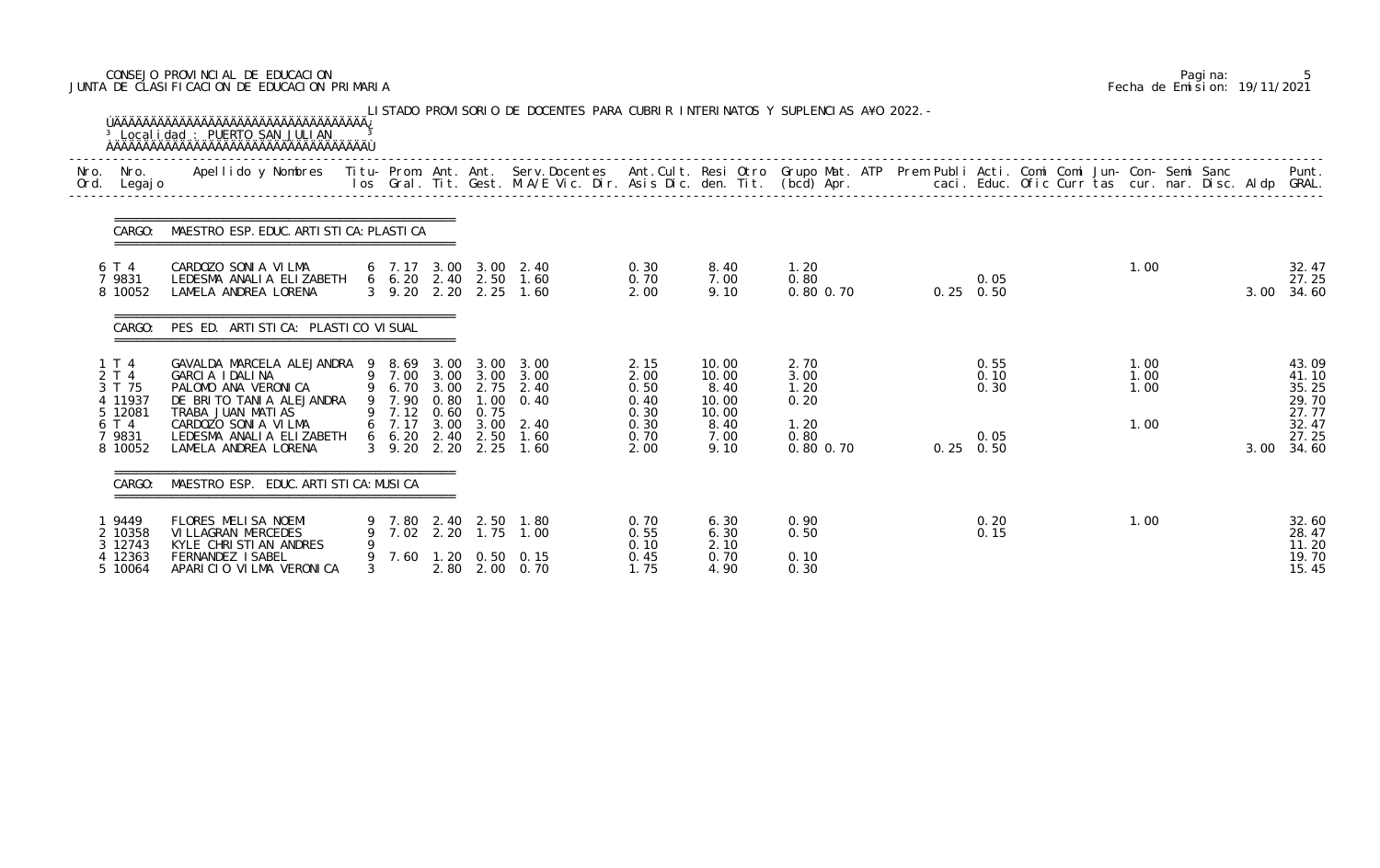# CONSEJO PROVINCIAL DE EDUCACION Pagina: 6 JUNTA DE CLASIFICACION DE EDUCACION PRIMARIA Fecha de Emision: 19/11/2021

| Nro.<br>Ord. | Nro.<br>Legaj o                                                                                   | Apellido y Nombres - Titu- Prom. Ant. Ant. Serv.Docentes - Ant.Cult. Resi Otro Grupo Mat. ATP Prem Publi Acti. Comi Comi Jun- Con- Semi Sanc - - - - Punt.<br>Ios Gral. Tit. Gest. M.A/E Vic. Dir. Asis Dic. den. Tit. (bcd) Apr.                       |        |                                                                                   |                                                      |                                                      |                                                                                                        |                                                                                                              |                                                                     |                                                                                       |  |                                                                      |  |                                                      |              |                                                                                        |
|--------------|---------------------------------------------------------------------------------------------------|---------------------------------------------------------------------------------------------------------------------------------------------------------------------------------------------------------------------------------------------------------|--------|-----------------------------------------------------------------------------------|------------------------------------------------------|------------------------------------------------------|--------------------------------------------------------------------------------------------------------|--------------------------------------------------------------------------------------------------------------|---------------------------------------------------------------------|---------------------------------------------------------------------------------------|--|----------------------------------------------------------------------|--|------------------------------------------------------|--------------|----------------------------------------------------------------------------------------|
|              | CARGO:                                                                                            | PES ED. ARTISTICA: MUSICA                                                                                                                                                                                                                               |        |                                                                                   |                                                      |                                                      |                                                                                                        |                                                                                                              |                                                                     |                                                                                       |  |                                                                      |  |                                                      |              |                                                                                        |
|              | 19449<br>2 10358<br>3 12743<br>4 12363<br>5 10064                                                 | FLORES MELISA NOEMI<br>VI LLAGRAN MERCEDES<br>KYLE CHRISTIAN ANDRES<br>FERNANDEZ ISABEL<br>APARICIO VILMA VERONICA                                                                                                                                      |        |                                                                                   |                                                      |                                                      | 9 7.80 2.40 2.50 1.80<br>9 7.02 2.20 1.75 1.00<br>9 7.60 1.20 0.50 0.15<br>2.80 2.00 0.70              | 0.70<br>0.55<br>0.10<br>0.45<br>1.75                                                                         | 6.30<br>6.30<br>2.10<br>0.70<br>4.90                                | 0.90<br>0.50<br>0.10<br>0.30                                                          |  | 0.20<br>0.15                                                         |  | 1.00                                                 |              | 32.60<br>28.47<br>11.20<br>19.70<br>15.45                                              |
|              | CARGO:                                                                                            | MAESTRO ESP. EDUC. ARTI STI CA: DANZAS                                                                                                                                                                                                                  |        |                                                                                   |                                                      |                                                      |                                                                                                        |                                                                                                              |                                                                     |                                                                                       |  |                                                                      |  |                                                      |              |                                                                                        |
|              | 1 T 75                                                                                            | ARELLANO PAULA DANIELA                                                                                                                                                                                                                                  |        |                                                                                   |                                                      |                                                      | 5 8.86 3.00 1.50 2.40                                                                                  | 2.20                                                                                                         | 10.00 3.00 1.20                                                     |                                                                                       |  | 0.20                                                                 |  | 1.00                                                 |              | 38.36                                                                                  |
|              | CARGO:                                                                                            | MAESTRO ESP. DE EDUCACION FISICA                                                                                                                                                                                                                        |        |                                                                                   |                                                      |                                                      |                                                                                                        |                                                                                                              |                                                                     |                                                                                       |  |                                                                      |  |                                                      |              |                                                                                        |
|              | 1 T 75<br>2 T 75<br>3 T 4<br>4 T 75<br>5 T 75<br>6 T 4<br>7 T 4<br>8 6671<br>9 9 5 6 9<br>10 6429 | TODOROFF VI VI ANA MABEL<br>VASSALLO PABLO MANUEL<br>AVENDA O ELSA ELENA<br>ARELLANO PAULA DANIELA<br>BEZMALINOVIC EDUARDO A<br>VAN BELLINGEN MARIA JOSE<br>HARO SUSANA CAROLINA<br>PEDERNERA NATALIA V<br>ANEZ, MAR A LAURA<br>CASTRO CRISTIAN ROBERTO | 9<br>9 | 9 7.20 3.00 3.00 3.00<br>7.11<br>7.30<br>9 7.42<br>6.91<br>6.78<br>8.57<br>9 7.54 | 3.00<br>3.00<br>3.00<br>3.00<br>3.00<br>2.00<br>3.00 | 3.00<br>3.00<br>3.00<br>3.00<br>3.00<br>2.50<br>3.00 | 9 7.69 3.00 3.00 3.00<br>9 6.50 3.00 3.00 3.00<br>2.40<br>3.00<br>3.00<br>2.60<br>2.80<br>2.10<br>1.00 | 3.00 0.30 10.00 0.50 2.30<br>3.00 0.10 10.00<br>3.00<br>2.20<br>3.00<br>3.00<br>3.00<br>3.00<br>2.30<br>3.00 | 10.00<br>10.00<br>10.00<br>9.80<br>10.00<br>10.00<br>10.00<br>10.00 | 2.20<br>2.70<br>3.00 1.20<br>1.60<br>$0.50$ 1.90<br>1.30<br>1.00 1.40<br>1.00<br>0.50 |  | 3.05<br>1.60<br>0.70<br>0.20<br>1.05<br>1.40<br>1.05<br>0.35<br>1.10 |  | 1.00<br>1.00<br>1.00<br>1.00<br>1.00<br>1.00<br>1.00 | 2.00<br>3.00 | 45.84<br>44.40<br>42.60<br>42.11<br>41.95<br>41.62<br>41.21<br>41.03<br>40.82<br>38.14 |

|  | Pagi na: |                              |
|--|----------|------------------------------|
|  |          | Fecha de Emision: 19/11/2021 |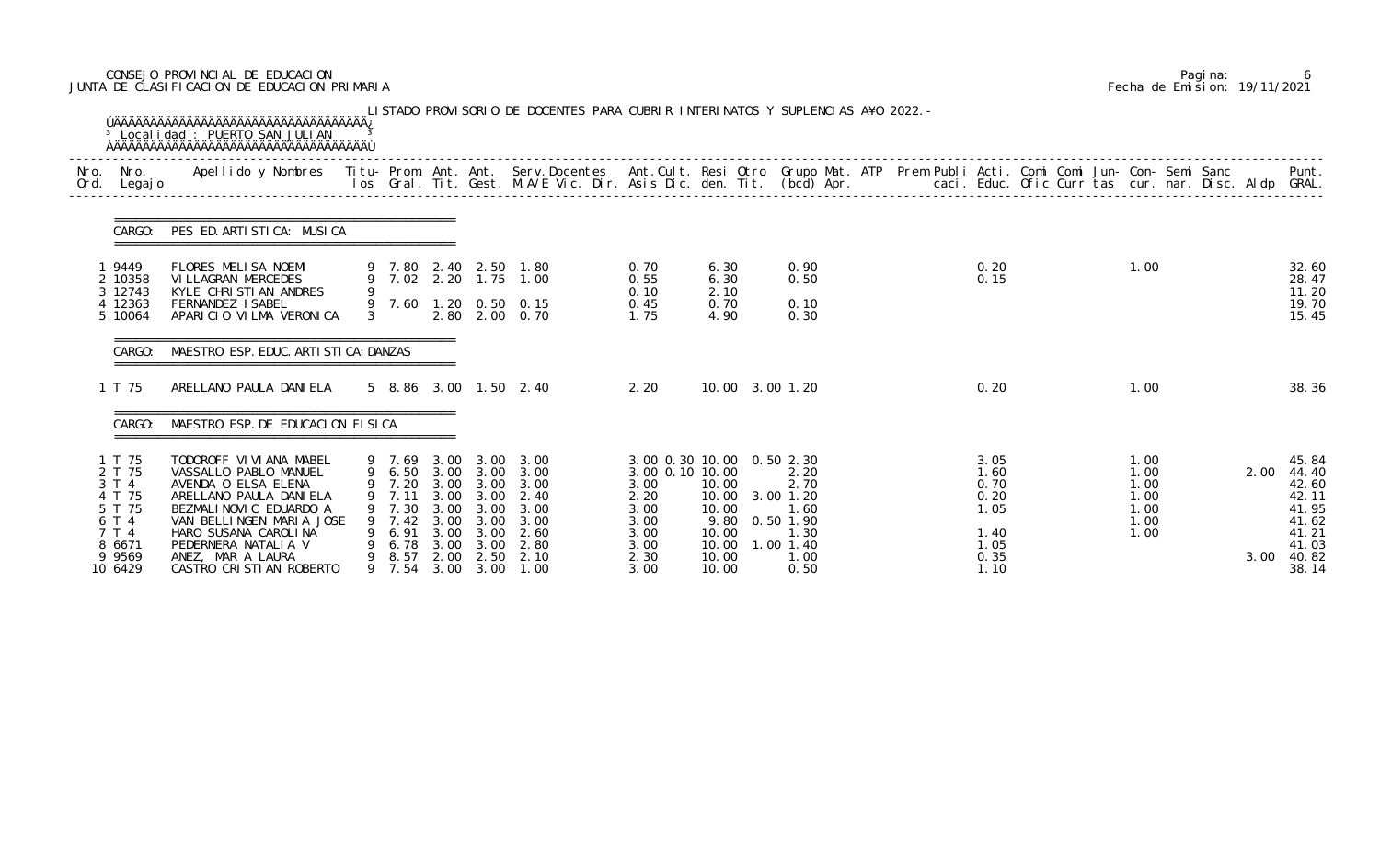# CONSEJO PROVINCIAL DE EDUCACION Pagina: 7 JUNTA DE CLASIFICACION DE EDUCACION PRIMARIA Fecha de Emision: 19/11/2021

| Ord. | Nro. Nro.<br>Legaj o                                                                                                                                                      | Apellido y Nombres Iitu-Prom. Ant. Ant. Serv.Docentes Ant.Cult. Resi Otro Grupo Mat. ATP Prem Publi Acti. Comi Comi Jun-Con-Semi Sanc Punt.<br>Ios Gral. Tit. Gest. M.A/E Vic. Dir. Asis Dic. den. Tit. (bcd) Apr.                                                                                                                                                                |                                                                                                                                     |                                                              |                                                                   |                                                                                                                                                                   |                                                                                                      |                                                                                                                              |                     |                                                              |  |                                                                      |  |  |  |      |                                                                                                                                     |
|------|---------------------------------------------------------------------------------------------------------------------------------------------------------------------------|-----------------------------------------------------------------------------------------------------------------------------------------------------------------------------------------------------------------------------------------------------------------------------------------------------------------------------------------------------------------------------------|-------------------------------------------------------------------------------------------------------------------------------------|--------------------------------------------------------------|-------------------------------------------------------------------|-------------------------------------------------------------------------------------------------------------------------------------------------------------------|------------------------------------------------------------------------------------------------------|------------------------------------------------------------------------------------------------------------------------------|---------------------|--------------------------------------------------------------|--|----------------------------------------------------------------------|--|--|--|------|-------------------------------------------------------------------------------------------------------------------------------------|
|      | CARGO:                                                                                                                                                                    | MAESTRO ESP. DE EDUCACION FISICA                                                                                                                                                                                                                                                                                                                                                  |                                                                                                                                     |                                                              |                                                                   |                                                                                                                                                                   |                                                                                                      |                                                                                                                              |                     |                                                              |  |                                                                      |  |  |  |      |                                                                                                                                     |
|      | 11 5580<br>12 9731<br>13 0374<br>14 8913<br>15 9220<br>16 0489<br>17 8696<br>18 10280<br>19 11288<br>20 10319<br>21 11902<br>22 11911<br>23 11382<br>24 10971<br>25 11853 | ARREGUI ANA PAULA<br>VERONESE EZEQUI EL<br>PIOVANO NATALIA<br>VICTORIA CAROLINA<br>VELAZQUEZ DANIELA CAROLA<br>HILL BARBARA JANET<br>CONSTANTE MARIA DANIELA<br>FERREYRA DANI ELA SOLEDAD<br>ALBACETE LORENA NOEMI<br>ZORRI LLA LUCAS<br>FERNANDEZ EUGENIA<br>GARCIA ESPINA FRANCISCO<br>JASSO ALEXIA MARIA LAURA<br>GROSELLO JAVI ER ANTONIO<br>RODRIGUEZ NATALI CAROLINA 9 8.07 | 9 7.66 3.00<br>9 7.14<br>9 8.17<br>9 7.36 3.00<br>9 7.60<br>9 7.71<br>9 7.09<br>$6.74$ 1.60<br>9 7.68<br>9 6.66<br>9 8.37<br>9 8.23 | 2.60<br>2.20<br>1.60<br>1.20<br>0.80<br>0.80<br>1.20<br>1.40 | 3.00<br>3.00<br>2.00<br>1.50<br>0.75<br>1.00<br>$0.60 \quad 0.75$ | 9 6.84 3.00 3.00 1.00<br>9 8.29 2.00 2.50 1.60<br>$3.00 \quad 0.60$<br>$2.75$ 0.60<br>2.40 2.50 0.70<br>1.60<br>$1.75 \t 0.40$<br>$1.25$ $1.00$<br>$1.50 \t 0.20$ | 3.00<br>1.00<br>2.80<br>3.00<br>1.55<br>2.30<br>1.70<br>1.55<br>1.50<br>3.00<br>0.25<br>0.60<br>1.00 | 10.00<br>10.00<br>10.00<br>10.00<br>10.00<br>10.00<br>10.00<br>10.00<br>10.00 3.00<br>4.90<br>10.00<br>10.00<br>3.50<br>2.10 | 1.25<br>$1.25$ 0.20 | 0.50<br>0.80<br>0.30<br>0.30<br>0.50<br>0.70<br>0.50<br>0.10 |  | 1.30<br>0.05<br>0.25<br>0.15<br>0.10<br>0.30<br>0.10<br>0.15<br>0.05 |  |  |  | 2.00 | 37.64<br>37.19<br>36.76<br>35.64<br>34.82<br>34.81<br>34.50<br>34.46<br>33.39<br>28.99<br>28.23<br>27.71<br>25.47<br>23.53<br>18.42 |
|      | CARGO:                                                                                                                                                                    | MAESTRO ESPECIAL DE INGLES                                                                                                                                                                                                                                                                                                                                                        |                                                                                                                                     |                                                              |                                                                   |                                                                                                                                                                   |                                                                                                      |                                                                                                                              |                     |                                                              |  |                                                                      |  |  |  |      |                                                                                                                                     |
|      | 1 8569<br>2 11983<br>3 12283                                                                                                                                              | CORTI ORTOLA KARINA<br>BAZAN GRISELDA ADRIANA<br>ODRI OZOLA DAI ANA SOLEDAD                                                                                                                                                                                                                                                                                                       |                                                                                                                                     |                                                              |                                                                   | 9 7.96 2.60 3.00 2.40<br>9 7.17 0.80 1.00 0.60<br>9 6.25 0.40 0.50 0.40                                                                                           | 3.00<br>0.70                                                                                         | 10.00<br>10.00<br>10.00                                                                                                      |                     | 1. 20<br>0.30<br>0.20                                        |  | 0.05<br>0.10                                                         |  |  |  | 3.00 | 42.21<br>29.67<br>26.75                                                                                                             |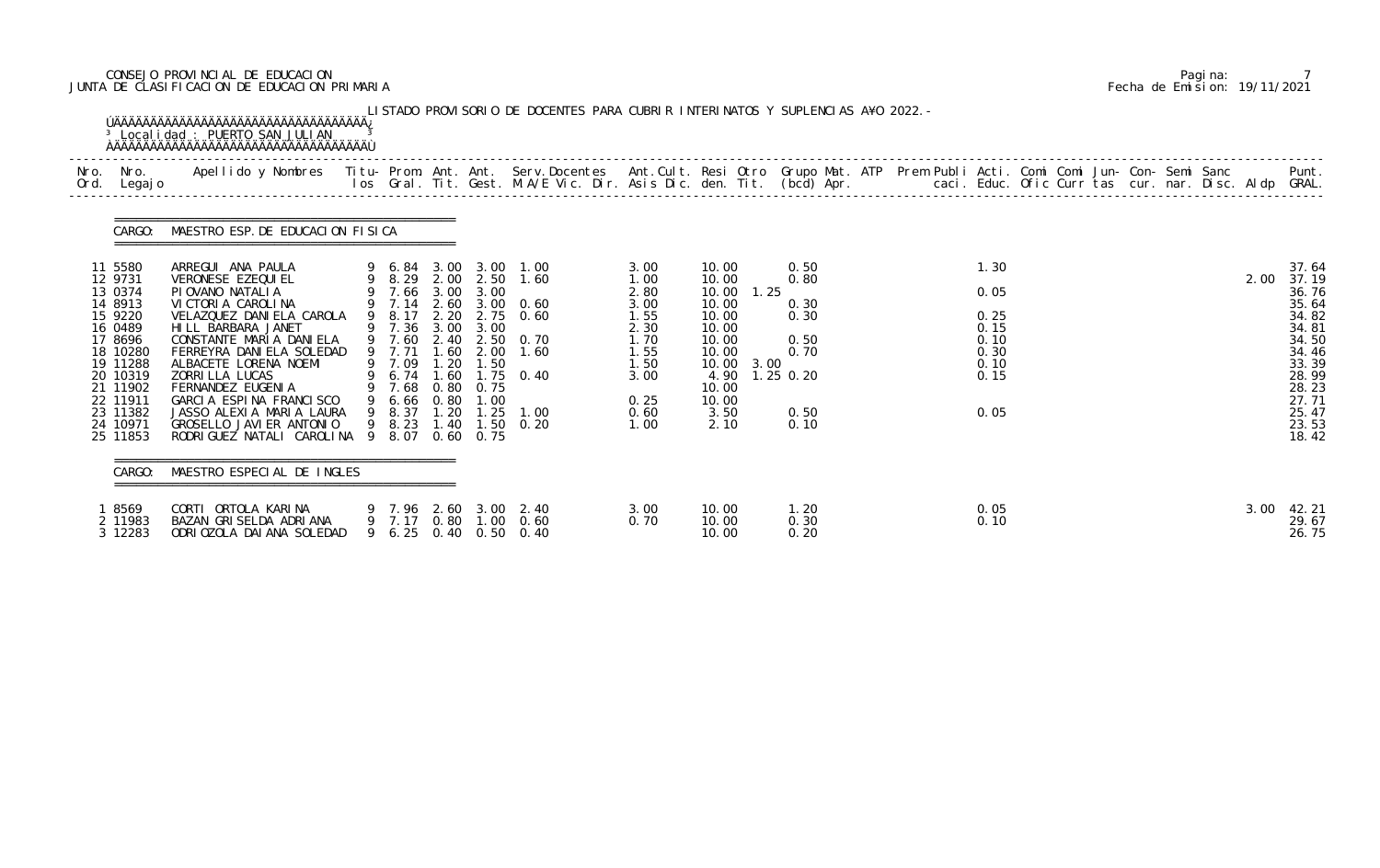# CONSEJO PROVINCIAL DE EDUCACION Pagina: 8 JUNTA DE CLASIFICACION DE EDUCACION PRIMARIA Fecha de Emision: 19/11/2021

| Nro.<br>Ord. | Nro.<br>Legaj o                          | Apellido y Nombres - Titu- Prom. Ant. Ant. Serv.Docentes - Ant.Cult. Resi Otro Grupo Mat. ATP Prem Publi Acti. Comi Comi Jun- Con- Semi Sanc - - - - Punt.<br>Ios Gral. Tit. Gest. M.A/E Vic. Dir. Asis Dic. den. Tit. (bcd) Apr. |                               |                                      |                                                                         |                      |                                 |                      |  |              |  |      |      |                                  |
|--------------|------------------------------------------|-----------------------------------------------------------------------------------------------------------------------------------------------------------------------------------------------------------------------------------|-------------------------------|--------------------------------------|-------------------------------------------------------------------------|----------------------|---------------------------------|----------------------|--|--------------|--|------|------|----------------------------------|
|              | CARGO:                                   | PES LENGUA EXTRANJERA: INGLES                                                                                                                                                                                                     |                               |                                      |                                                                         |                      |                                 |                      |  |              |  |      |      |                                  |
|              | 8569<br>2 11983<br>3 12283               | CORTI ORTOLA KARINA<br>BAZAN GRISELDA ADRIANA<br>ODRI OZOLA DAI ANA SOLEDAD                                                                                                                                                       |                               |                                      | 9 7.96 2.60 3.00 2.40<br>9 7.17 0.80 1.00 0.60<br>9 6.25 0.40 0.50 0.40 | 3.00<br>0.70         | 10.00<br>10.00<br>10.00         | 1.20<br>0.30<br>0.20 |  | 0.05<br>0.10 |  |      | 3.00 | 42. 21<br>29.67<br>26.75         |
|              | CARGO:                                   | PES ED. ARTISTICA: DANZAS                                                                                                                                                                                                         |                               |                                      |                                                                         |                      |                                 |                      |  |              |  |      |      |                                  |
|              | 1 T 75                                   | ARELLANO PAULA DANIELA                                                                                                                                                                                                            |                               |                                      | 5 8.86 3.00 1.50 2.40                                                   | 2.20                 | 10.00 3.00 1.20                 |                      |  | 0.20         |  | 1.00 |      | 38.36                            |
|              | CARGO:                                   | ASI ST. MEDIOS A/C GAB. DE INFORMATICA                                                                                                                                                                                            |                               |                                      |                                                                         |                      |                                 |                      |  |              |  |      |      |                                  |
|              | 1 10429<br>2 10416<br>3 11779<br>4 12351 | RIQUEL NATALIA EDITH<br>CABRERA ROBERTO FABIAN<br>BRUNET YANINA VALENTINA<br>ARAYA JESUS ROBERTO                                                                                                                                  | 8 7.42 2.60<br>$3 \quad 7.30$ | 6 8.00 0.80 0.75<br>3 7.36 2.80 1.25 | 1.75 1.00<br>1.20 0.50 0.40                                             | 1.00                 | 5.60<br>7.00<br>10.00<br>1.40   | 0.50<br>0.20         |  | 0.20         |  |      |      | 28.07<br>22.55<br>24.41<br>14.00 |
|              | CARGO:                                   | PES EDUCACION TECNOLOGICA                                                                                                                                                                                                         |                               |                                      |                                                                         |                      |                                 |                      |  |              |  |      |      |                                  |
|              | 12400<br>2 10478<br>3 11750              | SANTILLAN MARIANO ANGEL<br>MARCIAL GEORGINA DANIELA<br>QUI NTERO MI GUEL ALBERTO                                                                                                                                                  |                               |                                      | 9 7.66 3.00 0.50 3.00<br>9 6.76 2.80 3.00 1.40<br>9 7.36 3.00 1.25 0.90 | 1.00<br>3.00<br>0.60 | 10.00<br>9.10<br>2.80 0.50 0.40 | 1.50<br>0.70         |  | 0.20<br>0.05 |  |      | 3.00 | 35.86<br>35.81<br>28.81          |

|  | Pagi na: |                              |
|--|----------|------------------------------|
|  |          | Fecha de Emision: 19/11/2021 |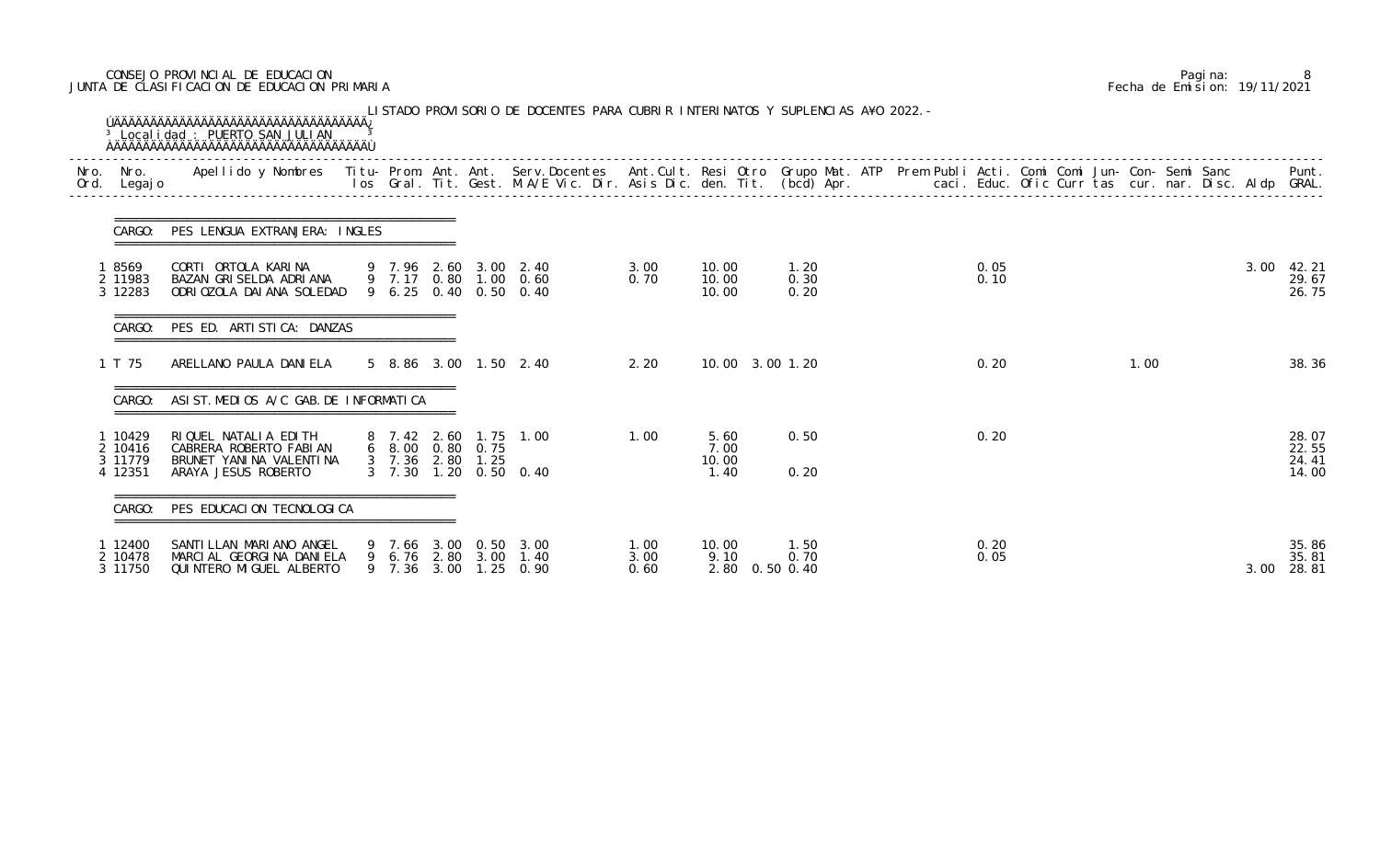# CONSEJO PROVINCIAL DE EDUCACION Pagina: 9 JUNTA DE CLASIFICACION DE EDUCACION PRIMARIA Fecha de Emision: 19/11/2021

|              |                             | <sup>3</sup> Localidad : PUERTO SAN JULIAN                              |  |                       |  | LISTADO PROVISORIO DE DOCENTES PARA CUBRIR INTERINATOS Y SUPLENCIAS A¥O 2022.-                                                                                                                                                    |                       |               |      |  |      |  |  |  |                         |
|--------------|-----------------------------|-------------------------------------------------------------------------|--|-----------------------|--|-----------------------------------------------------------------------------------------------------------------------------------------------------------------------------------------------------------------------------------|-----------------------|---------------|------|--|------|--|--|--|-------------------------|
| Nro.<br>Ord. | Nro.<br>Legaj o             | Apellido y Nombres                                                      |  |                       |  | Titu- Prom. Ant. Ant. Serv.Docentes  Ant.Cult. Resi Otro Grupo Mat. ATP  Prem Publi Acti. Comi Comi Jun- Con- Semi Sanc<br>Ios  Gral. Tit. Gest. M.A/E Vic. Dir. Asis Dic. den. Tit. (bcd) Apr.                caci. Educ. Ofic C |                       |               |      |  |      |  |  |  | Punt.<br>GRAL.          |
|              | CARGO:                      | PES EDUCACION TECNOLOGICA                                               |  |                       |  |                                                                                                                                                                                                                                   |                       |               |      |  |      |  |  |  |                         |
|              | 4 11285                     | PEREYRA ZULLI CONCEPCION 9 6.79 1.80 1.50 1.20                          |  |                       |  |                                                                                                                                                                                                                                   | 3.00                  | 4.20          | 0.60 |  |      |  |  |  | 28.09                   |
|              | CARGO:                      | PES FORMACION ETICA Y CIUDADANA                                         |  |                       |  |                                                                                                                                                                                                                                   |                       |               |      |  |      |  |  |  |                         |
|              | 11735<br>2 10488<br>3 12738 | ALARCON MARIA JOSE<br>QUINTERO JORGE ADRIAN<br>VI LLALBA CAMI LA AYELEN |  | 9 7.11 0.80<br>9 7.74 |  | 1.00 0.30<br>9 6.78 3.00 1.25 1.00                                                                                                                                                                                                | 1. 70<br>0.10<br>0.25 | 10.00<br>5.60 | 0.30 |  | 0.10 |  |  |  | 30.01<br>27.03<br>16.99 |

SUPLENCIAS A¥O 2022.-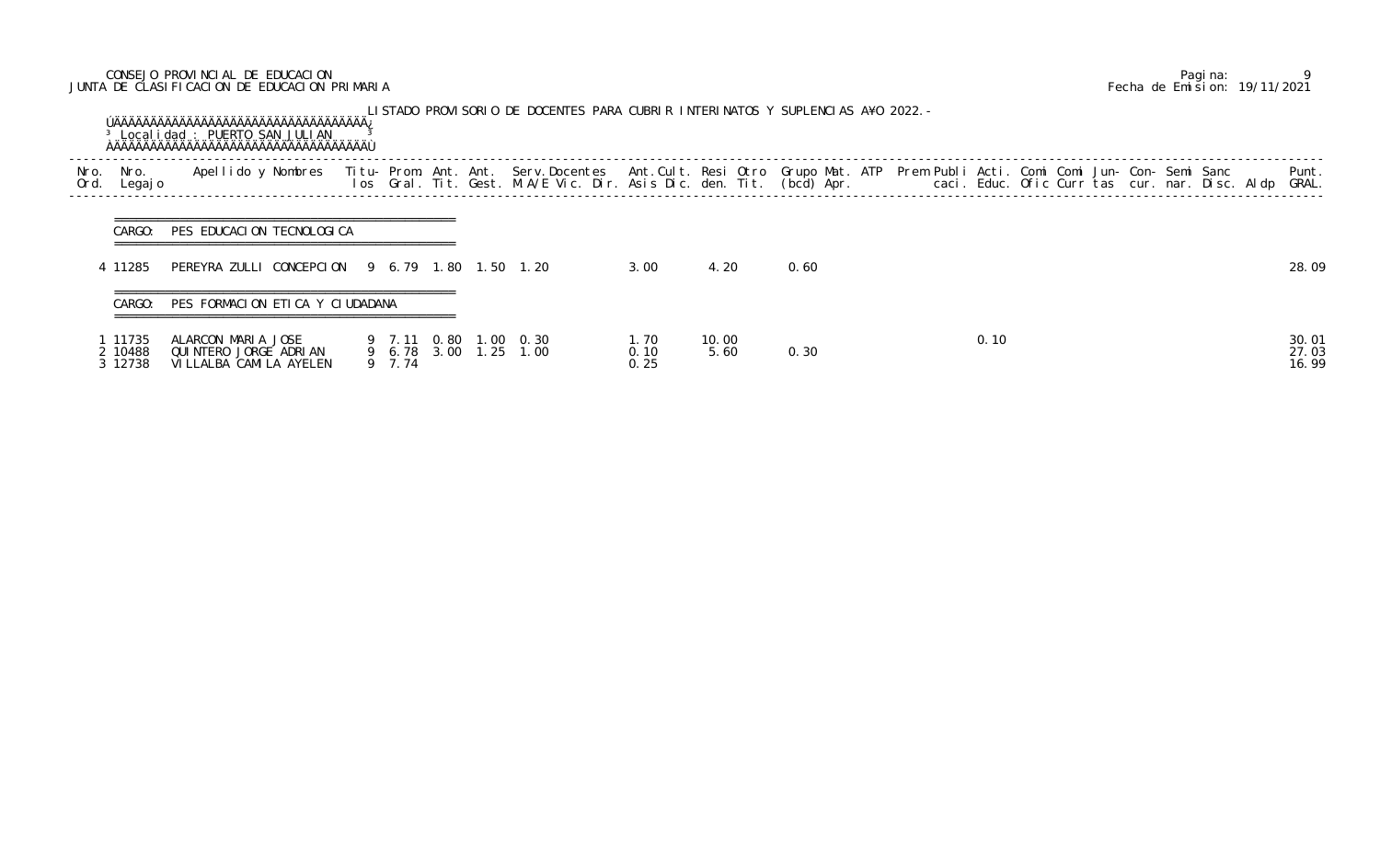# CONSEJO PROVINCIAL DE EDUCACION Pagina: 10 JUNTA DE CLASIFICACION DE EDUCACION PRIMARIA Fecha de Emision: 19/11/2021

|              |                                                                                                                                                                                                                                                              | ÚÄÄÄÄÄÄÄÄÄÄÄÄÄÄÄÄÄÄÄÄÄÄÄÄÄÄÄÄÄÄÄÄÄÄÄÄÄ<br><sup>3</sup> Localidad : PUERTO SAN JULIAN                                                                                                                                                                                                                                                                                                                                                                                                                                                                                                                                                                            |                        |                                                                                                                                                                                                                                    |                                                                                                                                                                                      |                                                                                                                                                                                                   | LISTADO PROVISORIO DE DOCENTES PARA CUBRIR INTERINATOS Y SUPLENCIAS A¥O 2022. -                                                                                                                         |                                                                                                                                                                                                                                             |                                                                                                                                                                                          |      |                                                                                                                                                                                                                                                                                |                                                                                                                                        |                                          |                                                                                                                                                                                                                                |                                                      |                                                                                                                                                                              |                       |                                                                      |                                                                                                                                                                                                                               |
|--------------|--------------------------------------------------------------------------------------------------------------------------------------------------------------------------------------------------------------------------------------------------------------|-----------------------------------------------------------------------------------------------------------------------------------------------------------------------------------------------------------------------------------------------------------------------------------------------------------------------------------------------------------------------------------------------------------------------------------------------------------------------------------------------------------------------------------------------------------------------------------------------------------------------------------------------------------------|------------------------|------------------------------------------------------------------------------------------------------------------------------------------------------------------------------------------------------------------------------------|--------------------------------------------------------------------------------------------------------------------------------------------------------------------------------------|---------------------------------------------------------------------------------------------------------------------------------------------------------------------------------------------------|---------------------------------------------------------------------------------------------------------------------------------------------------------------------------------------------------------|---------------------------------------------------------------------------------------------------------------------------------------------------------------------------------------------------------------------------------------------|------------------------------------------------------------------------------------------------------------------------------------------------------------------------------------------|------|--------------------------------------------------------------------------------------------------------------------------------------------------------------------------------------------------------------------------------------------------------------------------------|----------------------------------------------------------------------------------------------------------------------------------------|------------------------------------------|--------------------------------------------------------------------------------------------------------------------------------------------------------------------------------------------------------------------------------|------------------------------------------------------|------------------------------------------------------------------------------------------------------------------------------------------------------------------------------|-----------------------|----------------------------------------------------------------------|-------------------------------------------------------------------------------------------------------------------------------------------------------------------------------------------------------------------------------|
| Nro.<br>Ord. | Nro.<br>Legaj o                                                                                                                                                                                                                                              | Apellido y Nombres - Titu- Prom. Ant. Ant. Serv.Docentes - Ant.Cult. Resi Otro Grupo Mat. ATP - Prem Publi Acti. Comi Comi Jun- Con- Semi Sanc - Semi Sanc - Semi Sanc - Ios Gral. Tit. Gest. M.A/E Vic. Dir. Asis Dic. den. T                                                                                                                                                                                                                                                                                                                                                                                                                                  |                        |                                                                                                                                                                                                                                    |                                                                                                                                                                                      |                                                                                                                                                                                                   |                                                                                                                                                                                                         |                                                                                                                                                                                                                                             |                                                                                                                                                                                          |      |                                                                                                                                                                                                                                                                                |                                                                                                                                        |                                          |                                                                                                                                                                                                                                | caci. Educ. Ofic Curr tas cur. nar. Disc. Aldp GRAL. |                                                                                                                                                                              |                       |                                                                      | Punt.                                                                                                                                                                                                                         |
|              | Modal i dad: ADULTOS                                                                                                                                                                                                                                         |                                                                                                                                                                                                                                                                                                                                                                                                                                                                                                                                                                                                                                                                 |                        |                                                                                                                                                                                                                                    |                                                                                                                                                                                      |                                                                                                                                                                                                   |                                                                                                                                                                                                         |                                                                                                                                                                                                                                             |                                                                                                                                                                                          |      |                                                                                                                                                                                                                                                                                |                                                                                                                                        |                                          |                                                                                                                                                                                                                                |                                                      |                                                                                                                                                                              |                       |                                                                      |                                                                                                                                                                                                                               |
|              | CARGO:                                                                                                                                                                                                                                                       | MAESTRO DE SECCION ADULTOS                                                                                                                                                                                                                                                                                                                                                                                                                                                                                                                                                                                                                                      |                        |                                                                                                                                                                                                                                    |                                                                                                                                                                                      |                                                                                                                                                                                                   |                                                                                                                                                                                                         |                                                                                                                                                                                                                                             |                                                                                                                                                                                          |      |                                                                                                                                                                                                                                                                                |                                                                                                                                        |                                          |                                                                                                                                                                                                                                |                                                      |                                                                                                                                                                              |                       |                                                                      |                                                                                                                                                                                                                               |
|              | 1 T 4<br>2 T 4<br>3 TAD 9<br>4 0093<br>5 T 4<br>6 T 4<br>7 T 4<br>8 T 75<br>9 T 75<br>10 T 75<br>11 T 75<br>12 T 4<br>13 T 75<br>14 T 4<br>15 T 75<br>16 0604<br>17 T 4<br>18 T 4<br>19 T 4<br>20 TAD 9<br>21 6747<br>22 T 75<br>23 T 4<br>24 T 4<br>25 T 75 | BRAGAGNINI MARIELA RAQUEL<br>GUZMAN DIANA ELIZABETH<br>LOPEZ MARISA NANCY<br>DIAZ CARMEN ROSA<br>SANTIN MONICA VIVIANA<br>GARCIA CINTHYA ANDREA<br>MORINI MARIA PIA<br>PAVES ERICA DEL CARMEN<br>MALLADA KARINA FABIANA<br>LATOF DANI ELA FABI ANA<br>CORONEL CARLA VI VI ANA<br>ALFARO SONIA MARIELA<br>CARBAJAL MONICA ALEJANDRA<br>BEHM GLADYS ALICIA<br>MOLINA CLEMENTINA ISABEL<br>GLEADELL DANIELA ALEJA<br>RUIZ LILIANA DEL CARMEN<br>GI ULI ANO PAOLA VALERIA<br>BARRIA RAMIREZ AIDEE X<br>GONZALEZ HUGO ROLANDO<br>ZANOLA LORENA BEATRIZ<br>SANCHEZ DI ANA ELIZABETH<br>FRACASSO LAURA MARIA LUZ<br>YURQUINA MIRIAM VICTORIA<br>ANDRADE GALINDO LORENA | -9<br>9<br>9<br>9<br>9 | 8. 29<br>9 8.67<br>6.35<br>9 7.00<br>9 7.80<br>8.05<br>6.57<br>7.81<br>9 7.31<br>9 7.81<br>8.16<br>8.61<br>7.66<br>7.54<br>9 7.56<br>9 8.16<br>9 7.64<br>9 6.40 3.00 3.00<br>6.88<br>6.38<br>8.34<br>8.41<br>8.00<br>6.81<br>6. 97 | 3.00<br>3.00<br>3.00<br>3.00<br>3.00<br>3.00<br>3.00<br>3.00<br>3.00<br>3.00<br>3.00<br>2.40<br>3.00<br>3.00<br>3.00<br>3.00<br>3.00<br>3.00<br>3.00<br>3.00<br>3.00<br>3.00<br>3.00 | 3.00<br>3.00<br>3.00 3.00<br>3.00<br>3.00<br>3.00<br>3.00<br>3.00<br>3.00<br>2.75<br>3.00<br>3.00<br>1.75<br>3.00<br>3.00<br>3.00<br>3.00<br>3.00<br>3.00<br>2.00<br>2.25<br>3.00<br>1.50<br>2.75 | 3.00<br>3.00<br>2.80<br>3.00 0.90<br>2.60<br>3.00<br>2.40<br>3.00<br>2.80<br>2.40<br>2.20<br>3.00<br>1.40<br>3.00<br>3.00<br>3.00 0.60<br>3.00<br>3.00<br>2.60<br>3.00<br>2.00<br>1.80<br>1. 40<br>2.60 | 3.00<br>3.00 0.20 10.00<br>3.00 3.00<br>3.00<br>3.00<br>3.00<br>3.00<br>3.00<br>3.00<br>3.00<br>3.00<br>3.00<br>3.00<br>3.00<br>3.00<br>3.00<br>3.00<br>3.00<br>3.00<br>1. 85<br>3.00 0.60 10.00<br>3.00 0.10 10.00<br>2.90<br>3.00<br>3.00 | 10.00<br>10.00<br>10.00<br>10.00<br>10.00<br>10.00<br>10.00<br>10.00<br>10.00<br>10.00<br>10.00<br>10.00<br>10.00<br>10.00<br>10.00<br>10.00<br>10.00<br>10.00<br>10.00<br>8.40<br>10.00 | 4.00 | 10.00 3.00 2.40<br>2.75 3.00<br>2.20<br>3.10<br>1.30<br>1.80<br>4.25 1.20<br>1.90<br>1.40<br>$1.00$ $1.20$<br>2.00 1.20<br>1.80<br>0.70<br>1.90 0.10 0.20 0.20<br>2.10<br>2.40 0.50 0.10<br>2.20<br>2.20<br>$1.25$ 1.30<br>2.20<br>1.00<br>0.90<br>5.50 0.70<br>1.30 0.20 0.10 | 0.20<br>0.20<br>0.50<br>0.20<br>0.60<br>0.20<br>0.20<br>0.50<br>0.10<br>0.10<br>0.30<br>0.50<br>0.20<br>$0.20 \, 0.40$<br>0.20<br>0.30 | 0.40 0.20 0.95<br>0.40 0.20 1.20<br>0.70 | 0.30<br>$0.15$ 0.10<br>0.25<br>$0.15$ 0.25<br>0.90<br>0.60<br>0.60<br>0.85<br>$3.00$ 1.55<br>0.60<br>$0.15$ 0.45<br>0.70<br>$3.15$ 0.40<br>1.25<br>0.35<br>0.60<br>$0.45$ 0.60<br>0.65<br>0.40<br>0.15<br>0.55<br>0.45<br>0.35 |                                                      | 1.00<br>1.00<br>1.00<br>1.00<br>1.00<br>1.00<br>1.00<br>1.00<br>1.00<br>1.00<br>1.00<br>1.00<br>1.00<br>2.00<br>1.00<br>1.00<br>1.00<br>1.00<br>1.00<br>1.00<br>1.00<br>1.00 | $1.00$ $0.40$<br>0.20 | 2.00<br>3.00<br>3.00<br>3.00<br>3.00<br>3.00<br>3.00<br>3.00<br>2.00 | 48.19<br>46.87<br>46.80<br>46.40<br>46.15<br>45.95<br>45.82<br>45.76<br>45.66<br>44.96<br>43.76<br>43.61<br>43.56<br>43.19<br>43.11<br>42.76<br>42.74<br>42.15<br>41.88<br>41.83<br>41.59<br>40.51<br>40.35<br>40.31<br>40.27 |

|  | Pagi na: |                              |
|--|----------|------------------------------|
|  |          | Fecha de Emision: 19/11/2021 |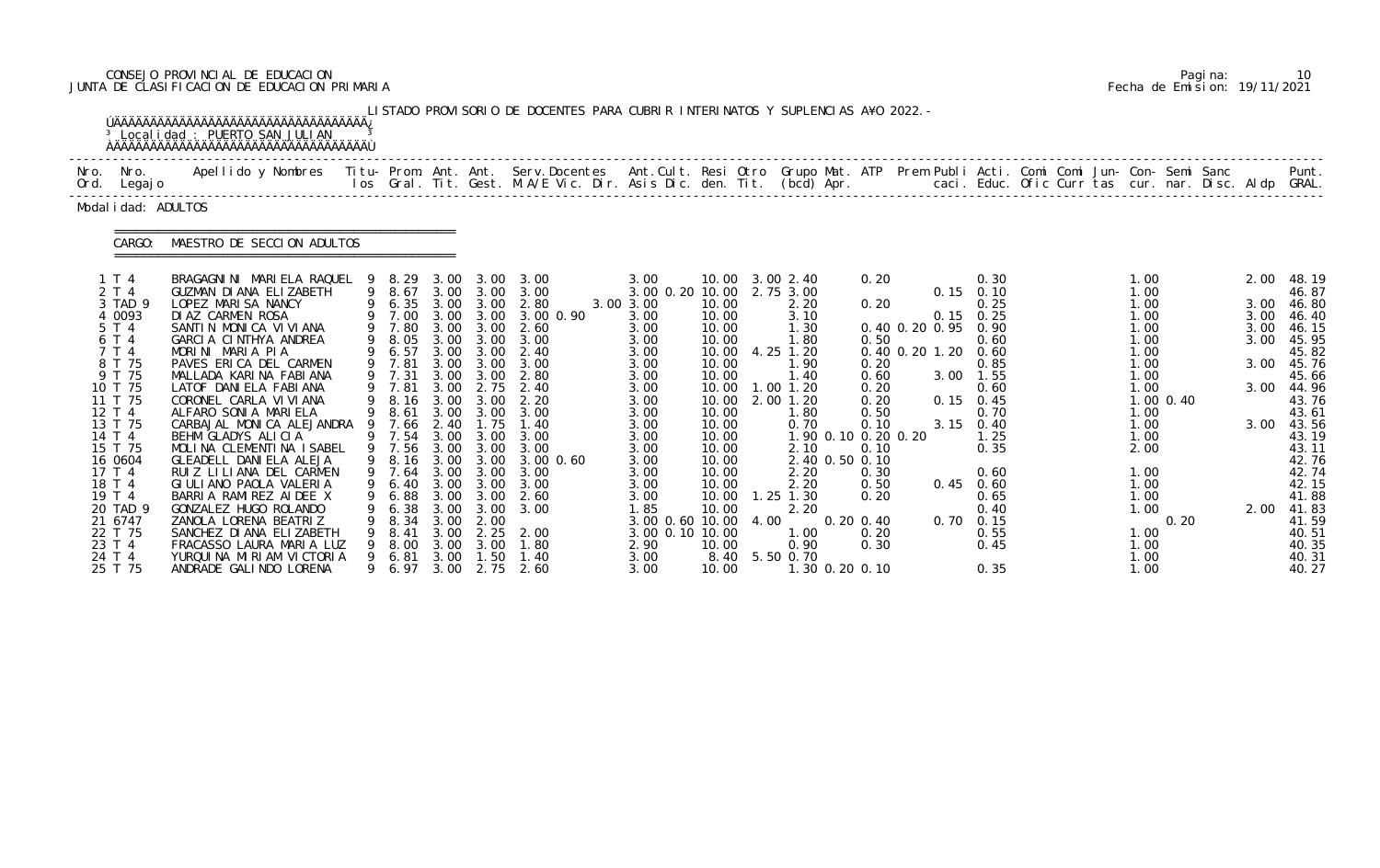# CONSEJO PROVINCIAL DE EDUCACION Pagina: 11 JUNTA DE CLASIFICACION DE EDUCACION PRIMARIA Fecha de Emision: 19/11/2021

| Nro. | Nro.                                                                                                                                                             | Apellido y Nombres  Titu- Prom. Ant. Ant. Serv.Docentes  Ant.Cult. Resi Otro Grupo Mat. ATP Prem Publi Acti. Comi Comi Jun- Con- Semi Sanc             Punt.<br>Ios Gral. Tit. Gest. M.A/E Vic. Dir. Asis Dic. den. Tit. (bcd) Ap                                                                                                                                                            |                                                                                                                                                                     |                                                                              |                                                                                                           | LISTADO PROVISORIO DE DOCENTES PARA CUBRIR INTERINATOS Y SUPLENCIAS A¥O 2022. –                                                                                 |                                                                                                                         |                                                                                                                    |                                                                                                                                               |           |                                      |                     |                                                                                                              |  |                                                                      |  |                                      | Punt.                                                                                                                               |
|------|------------------------------------------------------------------------------------------------------------------------------------------------------------------|----------------------------------------------------------------------------------------------------------------------------------------------------------------------------------------------------------------------------------------------------------------------------------------------------------------------------------------------------------------------------------------------|---------------------------------------------------------------------------------------------------------------------------------------------------------------------|------------------------------------------------------------------------------|-----------------------------------------------------------------------------------------------------------|-----------------------------------------------------------------------------------------------------------------------------------------------------------------|-------------------------------------------------------------------------------------------------------------------------|--------------------------------------------------------------------------------------------------------------------|-----------------------------------------------------------------------------------------------------------------------------------------------|-----------|--------------------------------------|---------------------|--------------------------------------------------------------------------------------------------------------|--|----------------------------------------------------------------------|--|--------------------------------------|-------------------------------------------------------------------------------------------------------------------------------------|
| Ord. | Legaj o                                                                                                                                                          |                                                                                                                                                                                                                                                                                                                                                                                              |                                                                                                                                                                     |                                                                              |                                                                                                           |                                                                                                                                                                 |                                                                                                                         |                                                                                                                    |                                                                                                                                               |           |                                      |                     |                                                                                                              |  |                                                                      |  |                                      |                                                                                                                                     |
|      | CARGO:                                                                                                                                                           | MAESTRO DE SECCION ADULTOS                                                                                                                                                                                                                                                                                                                                                                   |                                                                                                                                                                     |                                                                              |                                                                                                           |                                                                                                                                                                 |                                                                                                                         |                                                                                                                    |                                                                                                                                               |           |                                      |                     |                                                                                                              |  |                                                                      |  |                                      |                                                                                                                                     |
|      | 26 T 75<br>27 T 4<br>28 TAD 9<br>29 T 4<br>30 T 75<br>31 T 75<br>32 T 4<br>33 T 75<br>34 T 4<br>35 0626<br>36 7936<br>37 11859<br>38 9678<br>39 9111<br>40 10156 | GAGGIOLI BETIANA DANIELA<br>LUJEA ALEJANDRA<br>ROJAS MIRTA CRISTINA<br>ALVARENGA RAMON ALBERTO<br>GARCIA PATRICIA MARIANA<br>MALLIA MARISA ANALIA<br>YURQUI NA GLADYS GABRI ELA<br>PAREDES LAURA KATHERINA<br>PI AZZA LUI S ESTEBAN<br>MORANO DORIANA DANIELA<br>SILVA RAMONA SOLEDAD<br>DIAZ RUIZ MARIA FABIANA<br>CORDOBA MARIA FERNANDA<br>CACERES MYRIAM ALICIA<br>HUECKE CINTHIA MARINA | 9 6.24 3.00<br>$\begin{array}{cc} 9 & 6.70 \\ 9 & 7.71 \end{array}$<br>9 7.09<br>9 7.97<br>9 8.00<br>9 8.42<br>9 6.73<br>9 8.94<br>9 7.43<br>6.61<br>$9 \quad 9.22$ | 3.00<br>3.00<br>2.80<br>2.00<br>2.80<br>3.00<br>2.80<br>2.80<br>3.00<br>1.60 | 2.75<br>1.75<br>2.25<br>1.75<br>1.00<br>1.75<br>2.75<br>2.00<br>$3.00 \quad 0.50$<br>1.25<br>2.75<br>0.50 | 9 7.34 3.00 2.75 2.40<br>9 7.76 2.60 1.00 1.40<br>3.00<br>9 6.16 3.00 3.00 3.00<br>3.00<br>1.80<br>1.60<br>1.00<br>1.40<br>0.60<br>1.60<br>2.40<br>1.00<br>3.00 | 3.00<br>3.00<br>3.00<br>3.00<br>3.00<br>3.00<br>3.00<br>2.50<br>3.00<br>2.40<br>0.45<br>3.00<br>3.00<br>3.00 0.15 10.00 | 10.00<br>10.00<br>9.10<br>9.10<br>9.80<br>10.00<br>9.10<br>10.00<br>10.00<br>10.00<br>9.10<br>2.80<br>7.00<br>7.70 | 1. 20<br>$1.25$ 0.70<br>2.30<br>1.90<br>0.90<br>1.25 0.70 1.00 0.10<br>0.50<br>$0.50$ $0.70$<br>0.30<br>2.40<br>$1.00$ $1.20$<br>0.50<br>1.80 | 1.50 1.00 | 0.10<br>0.10<br>0.10<br>0.10<br>0.10 | 0.15                | 0.40<br>0.10<br>0.10<br>0.10<br>0.10<br>0.10<br>0.25<br>0.45<br>0.05<br>0.35<br>0.25<br>0.15<br>0.20<br>0.10 |  | 1.00<br>1.00<br>1.00<br>1.00<br>1.00<br>1.00<br>1.00<br>1.00<br>1.00 |  | 2.00<br>3.00<br>2.00<br>3.00<br>2.00 | 40.19<br>39.81<br>39.69<br>39.66<br>39.25<br>38.76<br>38.64<br>38.52<br>38.20<br>36.92<br>36.33<br>34.99<br>34.28<br>34.06<br>33.62 |
|      | 41 T 4<br>42 8831<br>43 9822<br>44 9027<br>45 11097<br>46 11337<br>47 10700                                                                                      | HERNANDEZ JESSI CA MARION<br>GALARZA ARIEL HERNAN<br>GALLARDO GRACIELA IRENE<br>GALARZA ALEJANRO FABIAN<br>HERRERA DANIELA DEL<br>GOMEZ GABRIELA RAQUEL<br>PINTOS DOMINGO DAVID                                                                                                                                                                                                              | 9 7.63<br>9 6.33<br>9 6.75<br>9 6.11<br>9 8.35<br>9 7.13 1.60                                                                                                       | 1.40<br>3.00<br>3.00<br>3.00<br>1.40                                         | 1.75                                                                                                      | $0.50 \quad 0.50$<br>1.40<br>0.80<br>$1.25$ $1.00$<br>0.30<br>0.20<br>9 5.96 1.40 0.50 0.40                                                                     | 3.00<br>0.25<br>2.00<br>0.45<br>3.00<br>1.55                                                                            | 10.00<br>8.40<br>7.00<br>7.70<br>4.20<br>3.50<br>4.90                                                              | 0.20<br>0.70<br>0.40<br>0.50<br>0.10<br>0.20                                                                                                  |           |                                      | $0.25$ 0.30<br>1.00 | 0.05<br>0.05<br>0.30<br>0.10                                                                                 |  | 1.00                                                                 |  | 3.00                                 | 33.28<br>30.88<br>29.25<br>29.11<br>26.35<br>24.98<br>24.91                                                                         |

|  | Pagi na: |                              |
|--|----------|------------------------------|
|  |          | Fecha de Emision: 19/11/2021 |